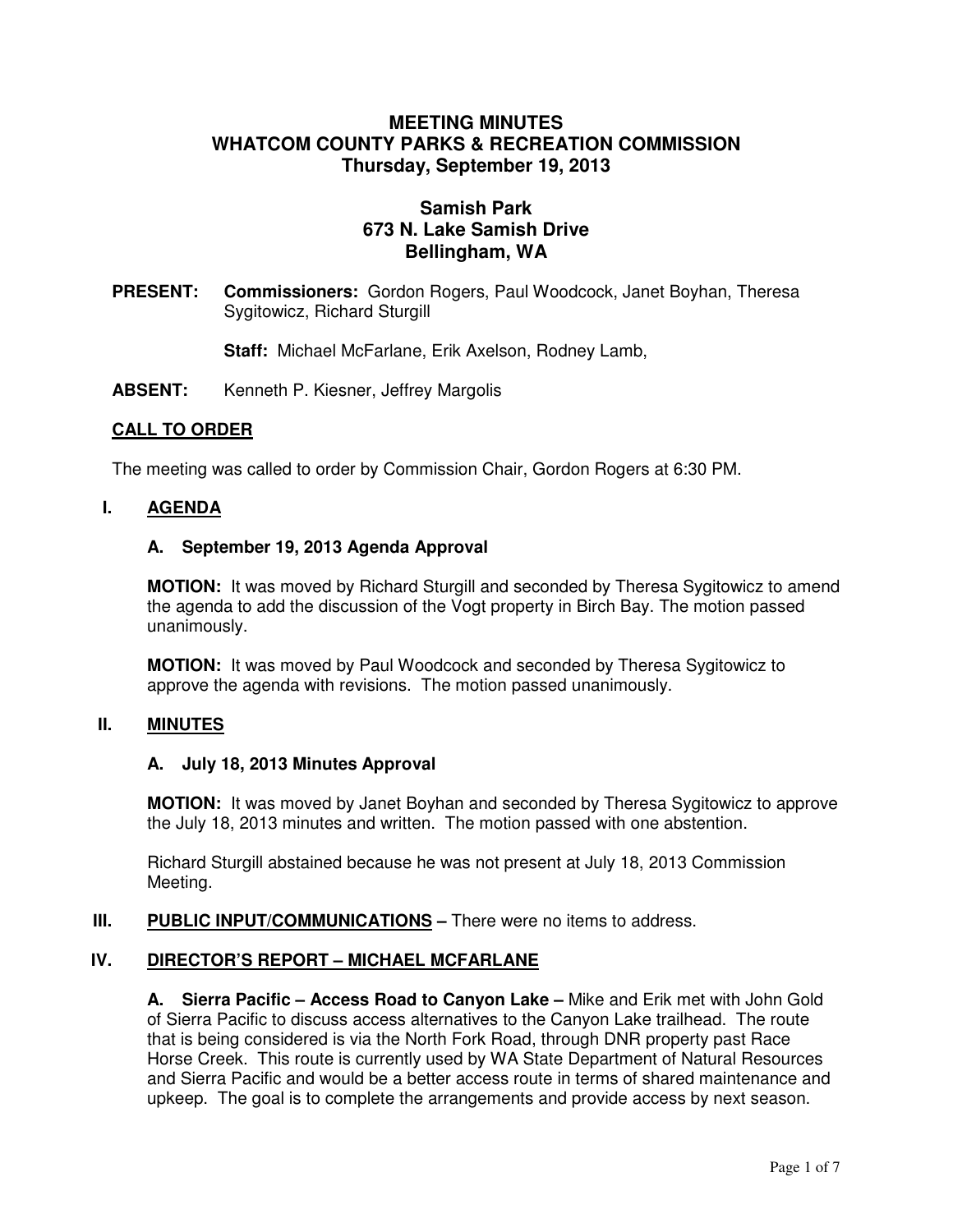**B. Lake Whatcom Reconveyance –** The deed process is in the final stages in terms of finalizing the legal terminology and easements.

**C. Maple Falls proposed Park –** Mike recently attended a meeting between the Mt. Baker School District and a local community group to discuss the possibilities of establishing a park at the recently cleared Maple Falls grade school site.

The property has been declared surplus by the Mt. Baker School District and is an excellent site for a park. There are no wetland limitations on the property and there is an established parking lot, a ball diamond that only needs to be renovated and a basketball half-court.

The community group has asked the County to work with the Mt. Baker School district to acquire the site. If acquired the park would be operated in much the same way as the Van Zandt Memorial Park. The community would build the park and the County could provide the required playground inspections, if one was installed and management would be community driven.

The County Executive is supportive of this project depending on the purchase price.

**D.** Proposed community trail – EWRRC to North Fork Library – Because this trail is along a State Route, it is the County's position that this should be a Washington State Department of Transportation project. The County Executive has an upcoming meeting with the Department of Transportation that will include a discussion about this proposal.

# **V. PARK OPERATIONS REPORT – ERIK AXELSON**

**A. Samish Park –** Summer 2012 saw some gang related activity at Samish Park. This year that activity has been curtailed due to regular patrols by the Whatcom County Sheriff's Department. The atmosphere at the park has returned to a more family oriented venue.

**B. Seasonal Staff –** This year's seasonal staff in all three regions has been among the best ever hired. The Park rangers reported that even with the increased activity and attendance at our parks and in addition to performing their regular duties, the seasonal crews provided excellent and enthusiastic customer service.

**C. Increased Park Use in 2013 –** The summer months of June, July and August have seen mostly an increase in attendance compared to 2012, at all parks and trails and at some selected parks.

|                  | 2012    | 2013    | Change |
|------------------|---------|---------|--------|
| • All Parks      | 229,995 | 263,379 | $+15%$ |
| • All Trails     | 313,012 | 387,224 | $+24%$ |
| • Silver Lake    | 33,223  | 63,454  | $+91%$ |
| $\bullet$ Samish | 20,266  | 33,902  | $+67%$ |
| • Hovander       | 72,503  | 69,502  | $-4\%$ |

**D. Council Funded Capital Projects –** Following is an update of the current 2013 projects that are funded through the Council approved capital budget.

**1. Plantation Rifle Range Repaving –** The project will include repaving the driveway and two parking lots. This project was awarded to Granite Construction for a low bid of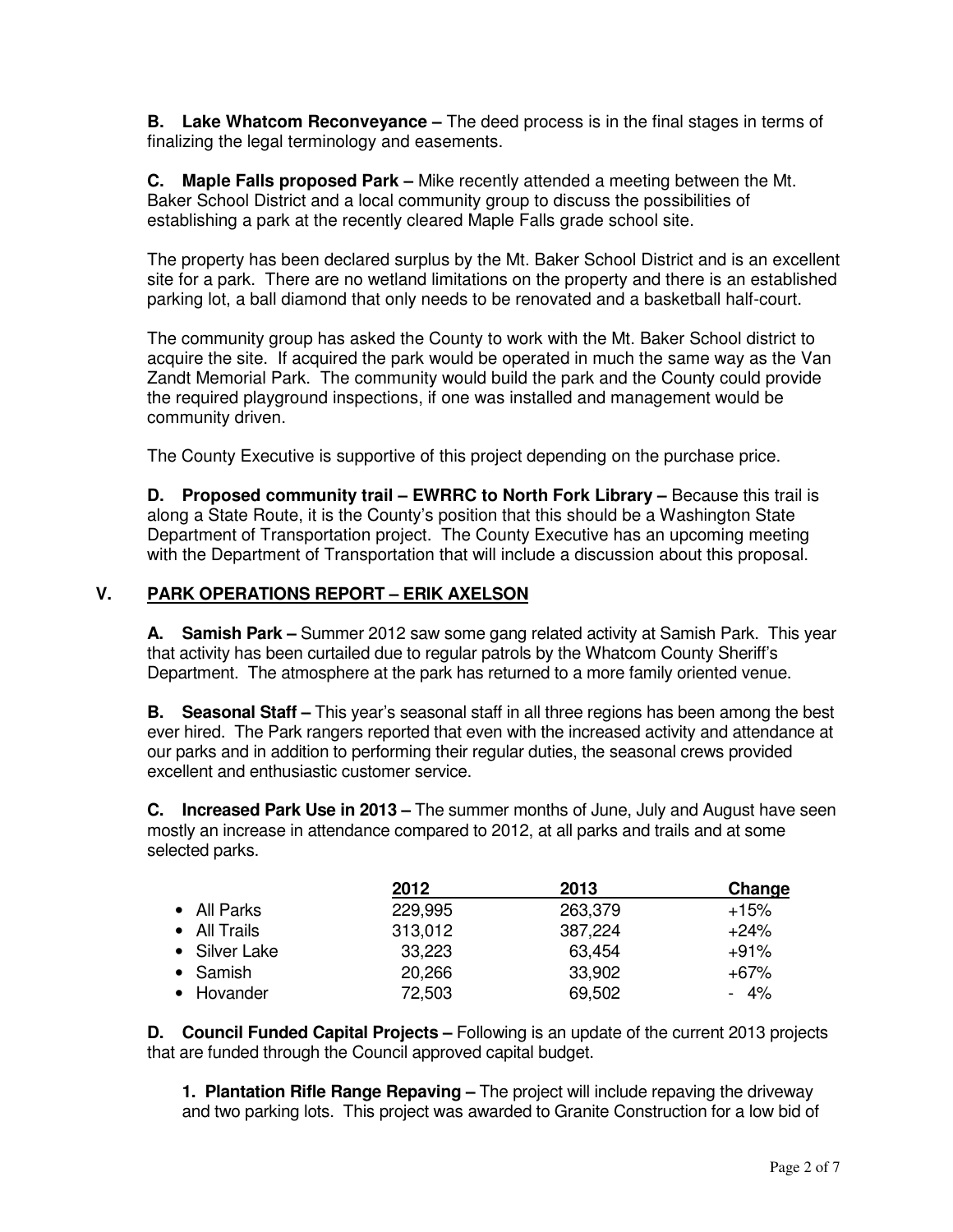\$53,599. The budget for this project is \$69,000 which may allow funds for some other related improvements. The project is scheduled to begin early next week.

Gordon asked for an update on the HVAC System at the Range. Erik explained that the system is currently working well but is planned to be upgraded. The State RCO FARR grant program opens for application in 2014 and is a possible source of partial fudning for replacement.

**2. Lighthouse Marine Park Parking Lot Improvements –** The project consists of minor improvements to specific asphalt problems in the day use area. The project was awarded to Western Refinery Services (WRS) for a low bid of \$31,179. The budget for this project is \$38,000.

**3. Bellingham and Ferndale Senior Center Fire Alarms –** An RFP last month produced only one bid, which was over the \$50,000 budget. The project will be re-bid.

### **E. Small Maintenance and Operations Projects.**

**1. Hovander Homestead Park –** Concrete aprons were added at the Group Picnic Shelter in early August. This was finished prior to Senior Day in the Park and was well received. We also plan to install some access improvements to the walkways around the main house next month

Plans are being reviewed to install a better and more usable irrigation system that will tap our Nooksack River water rights. This would be an alternate to using the increasingly costly Ferndale city water for Master Gardners and other irrigation needs.

This summer staff made improvements to the existing irrigation infrastructure. A proposal for an improved siphon pump system has been solicited but will need additional evaluation prior to purchase.

Our goal is to have a functional and efficient irrigation system in place for next year.

**3. Hertz Trail –** The structurally unsound footbridges on the trail are being replaced with new covered footbridges. The covered foot bridges will help protect the bridge structure and provide a safer crossing.

**4. Lookout Mountain Trailhead –** Park maintenance staff will be doing some work on the connection from the trailhead to the existing trail after the contractor has completed its portion of the construction on the trailhead.

**F. Unauthorized, free-ride, downhill mountain bike trail – Stewart Mountain to Hertz Trail –** This mountain bike trail has recently come to the attention of the Parks department and is a concern as a portion of this trail is within in the Reconveyance property boundaries.

A major concern is the nature of the active unauthorized trail building within the watershed. In this instance there are significant safety, erosion and sustainability issues as well, especially in the last three-quarter of a mile which is extremely steep and exits directly onto the Hertz Trail.

Parks is working in conjunction with DNR to post notices that "This is Not a Trail". We are also reaching out to mountain bike users to correct and discourage these unauthorized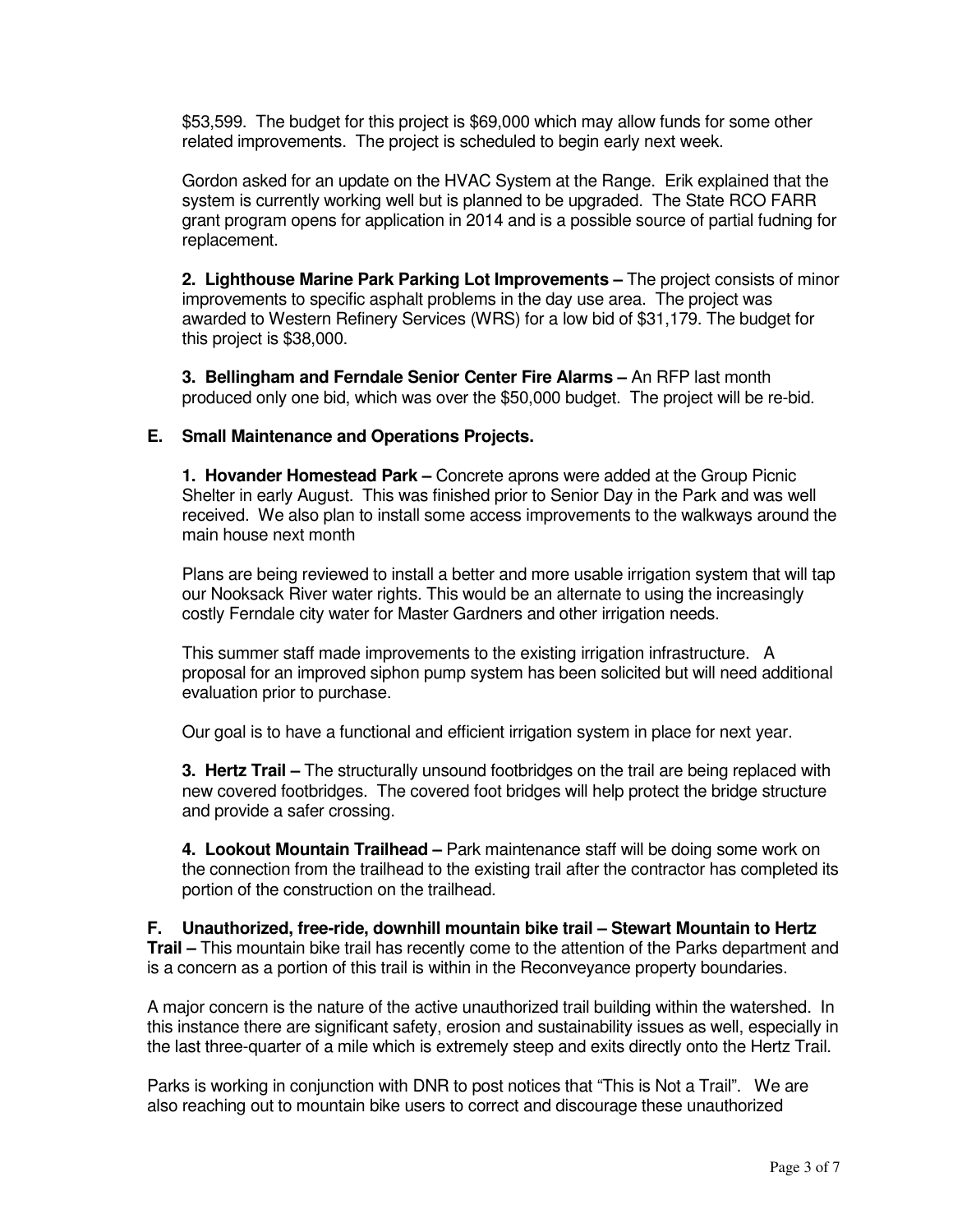activities and perhaps recruit volunteers to help mitigate immediate erosion damage and safety concerns.

**G. Energy Efficiency –** Puget Sound Energy is sponsoring a program to replace incandescent and CFL light bulbs with 8 W. LED bulbs. These have an equivalent of a 40 watt bulb and provide a 25% or more reduction in energy use. We have replaced over 600 bulbs in our senior centers and park facilities in the past 30 days.

**H. Park Events –** Recent and upcoming park events include:

**1. Muds to Suds –** Hovander, August 24-25. Attendance was over 2300 participants. Revenue for participation in this event is still being calculated. There was an increased focus on risk management for this and all events in all parks this season.

**2**. **Pt. Roberts Arts & Music Festival –** Lighthouse Marine Park, August 3-4. Under new event managers this year, the Festival was a considerable success.

**3. Northwest Kids Fest –** Hovander, August 10. Attendance was at approximately 3,000. This is a Christian sponsored, family oriented event that returned for its second year.

**4. Whatcom Skill Share Fair –** Hovander, September 21-22. This event will include skill sharing demonstrations, bartering and live music.

**5. Deming Library Fundraiser –** Silver Lake Park, October 12-13. This will include a cycle-cross bike race and trail running event to raise funds for the Deming Public Library.

There was brief discussion regarding a National Forest Service notice for public input through a survey provided on their website, regarding their intent to close some roads and trails throughout the nation. It was suggested that it may be beneficial to complete the survey online. Janet Boyhan stated that she had the web page address and would be willing to share that information.

# **VI. DESIGN & DEVELOPMENT REPORT – RODNEY LAMB**

**A. Lighthouse Marine Park Dock Renovation –** After re-bidding this project, two acceptable bids were received. HB Hansen was awarded the project with a low bid of \$241,058.79. Council approved the completed contract September 10, 2013. Piles will be installed prior to the in-water work window closing on October 14, 2013. The boarding float will be manufactured over the winter and be ready for installation in the spring of 2014.

Rod discussed the dock's construction, installation prep work and mandated efforts to protect marine wildlife.

**B. Hovander River Trail –** Work on this 1.5 mile trail has begun. Whatcom Builder's sub-contractor, Stremler Gravel began clearing and grading on August 22, 2013 and are making good progress. The northern section of trail has been graded and base rock put down and crews are beginning work on the Southern portion of the trail in the picnic area. It is anticipated that the project will be completed by mid-October.

Rod discussed the materials used to surface the trail, material costs and trail maintenance expectations.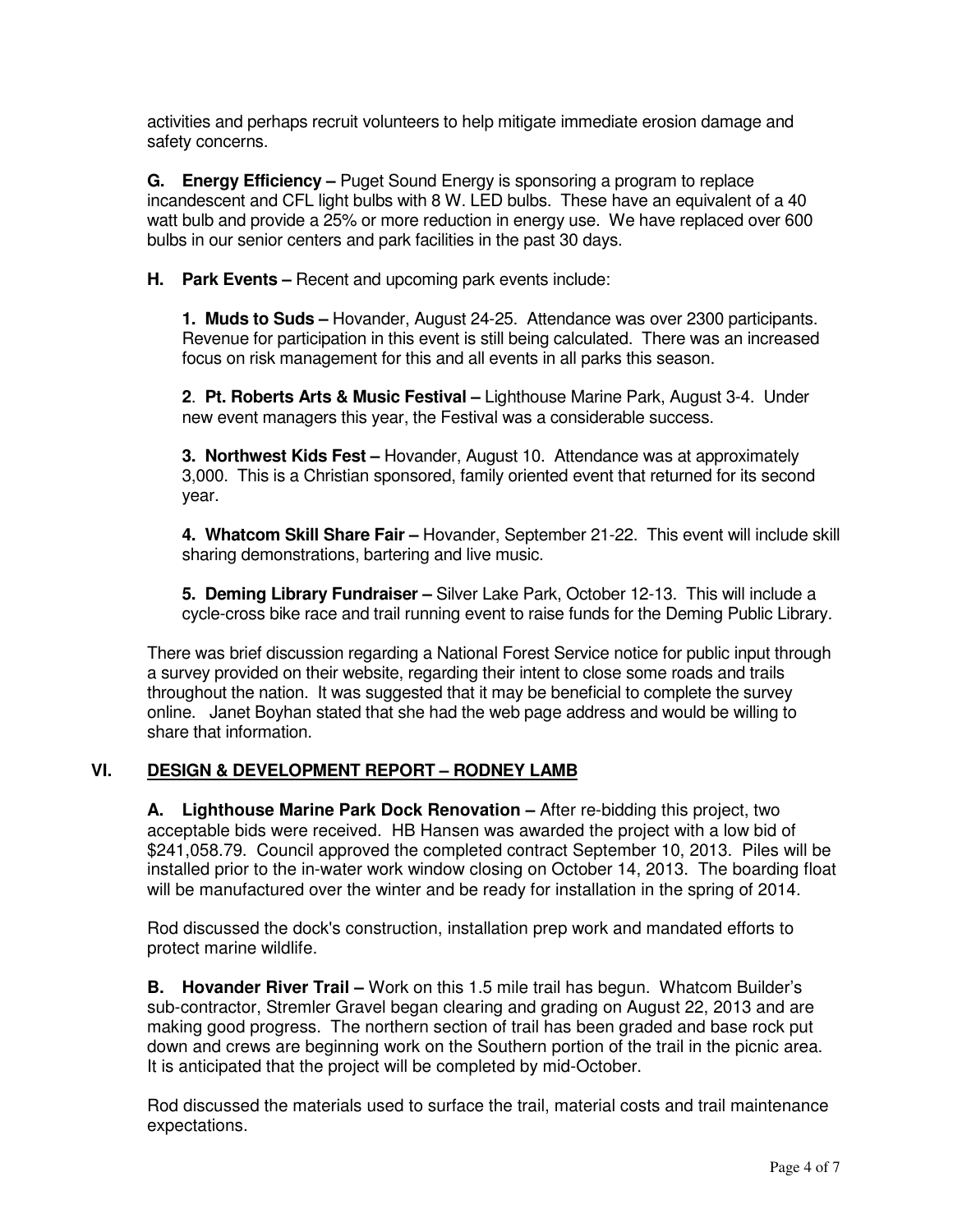**C. Samish Dock –** Parks crew has made significant progress on the upland improvements for the project. The new concrete bulkheads and sidewalk have been installed. The existing docks will be removed and the new dock installed next week. The project completion date is October 15<sup>th</sup>.

**D. Silver Lake Park Playground –** Rod provided recent pictures of the new playground. He stated that the area has healed nicely from the construction activities. The Ranger reported that it has been well used and well received by the public.

The final step in the completion of this project will be the installation of a drinking fountain. The fountain has arrived but it will not be installed until 2014.

**E. Lookout Mountain Trailhead –** Construction for this project is nearly complete. The new restroom was installed September 16, 2013. Final improvements include a crushed surfacing top course, wheel stops and an asphalt driveway and will be completed in the next week or the week following.

# **VII. UNFINISHED BUSINESS**

**A. Comprehensive Parks and Recreation Open Space Plan (CPROSP) –** Mike provided an updated report on the Plan's goals and objectives He explained that he reformatted this information from the previous narrative version to a clearer and more organized format.

He stated that the Report encapsulates past Commission Meeting topics that were identified as priorities in respect to the CPROSP and input from all the visioning session that were held this year. He pointed out that the yellow highlighted areas in the report are additions to the previous Plan's information.

Mike asked that the Commission members read through the report, compare the changes to the original CPROSP and if there are any additional items that need to be added, addressed or expanded on to let him know as soon as possible. It is anticipated that this will be completed in draft form and ready for review by October 2013.

Mike updated the Commission members on the online survey results for the CPROSP. He passed around a copy of the completed report but did not print one for each member as it is a rather lengthy document however it is available at the Park's Headquarters office for review.

He discussed that the report shows that the survey results parallel previous CPROSP efforts to identify public trends. Water access remains the number one priority in Whatcom County. Trails run a close second. Unlike the previous survey this survey included information on the public impression of Whatcom County parks with individual comments included at the end of the survey.

Beckwith Consulting stated that the responder demographics consisted mostly of an older age group which resulted in conservative responses in terms of funding. It was felt that if a levy went out to referendum that there would be much more support in that respect.

There was discussion regarding the number of results received and the possibility of rereleasing the survey. Mike explained that an additional component to public input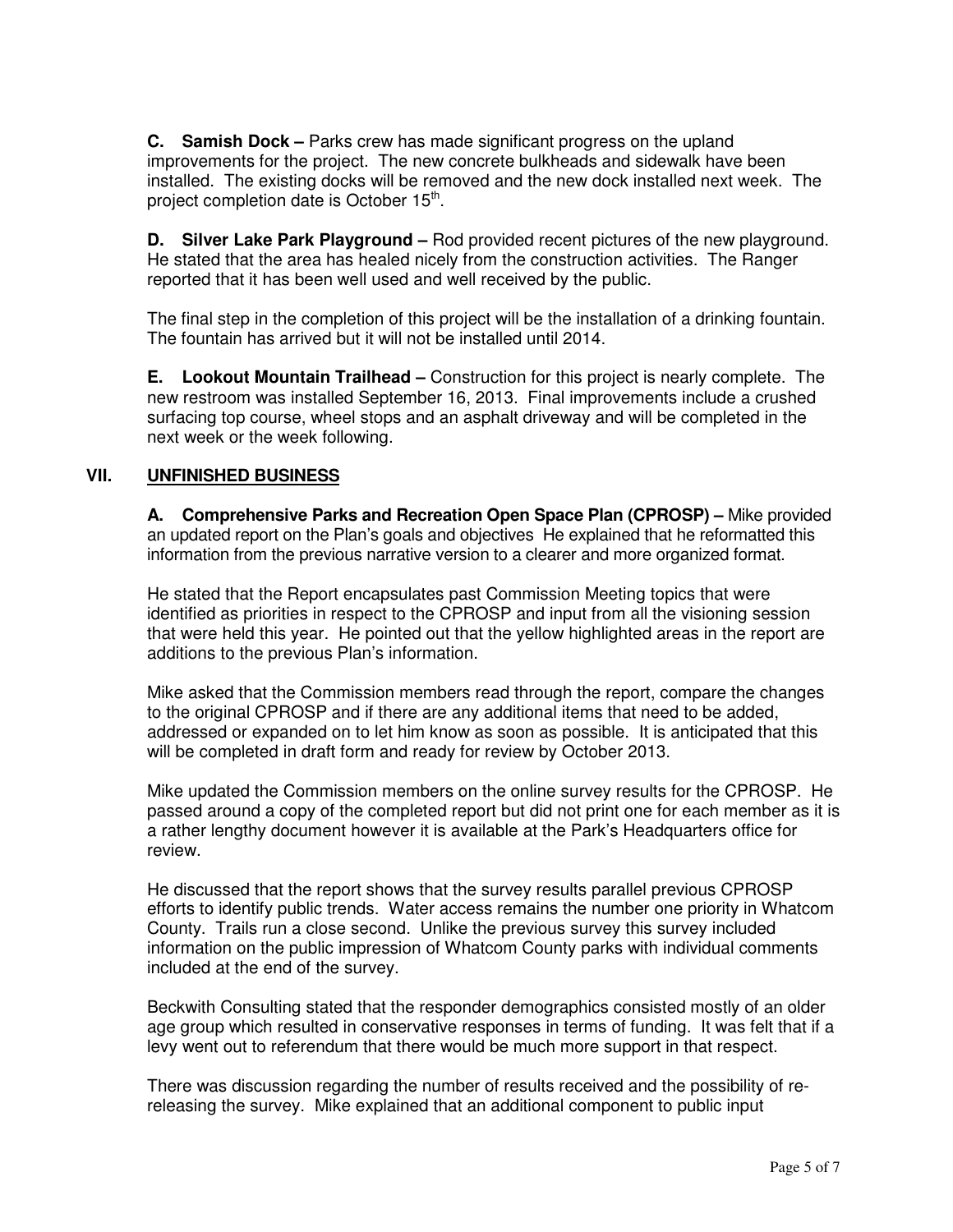continues to be received in the Customer Satisfaction Survey that is being handed out in the parks by Park staff.

As a result of the input received from all surveys, it is felt that there is a good picture of public opinion regarding existing parks and what the priorities for the future include.

These results have not been compared with the State survey trends for Whatcom County but a comparison will be done in the near future to validate the State survey.

### **VIII. NEW BUSINESS**

 **A. August Financial / Attendance Report –** Mike passed out a copy of the 2013 yeardo-date financial and attendance reports.

The year-to-date attendance reports indicate a solid year overall. Camping numbers are down for 2013 however fall camping could balance these numbers to the past.

Mike explained that the attendance numbers on some trails have become more accurate due to the increased installation of trail counters.

The 2013 financial report is also year-to-date and does not provide a good comparison for previous years but does provide an accurate current picture.

There are some areas of concern in terms of revenue. The revenues for the Plantation Rifle Range are down as a result of the loss of some contracts due to cutbacks in federal funds.

There was some discussion regarding avenues for increasing attendance and revenues.

Mike stated that if there are questions regarding the reports either he or Darla Smith would be available to answer them.

**B. County Council & Executive Expectations for Boards & Commissions –** There was a suggestion that this issue should be an annual agenda item for discussion in order to reiterate the responsibility that public representative have as an appointee and member on Whatcom County's Boards and Commissions.

**C. Discussion of organized groups using parks. –** The parks are experiencing an increased and ongoing use by organized groups, in particular commercial entities that charge a fee to the public without going through a permitting process, paying a rental fee or otherwise informing the Department.

The major concern is not being aware of what transpires in the parks in order to provide effective management, be aware of changing patterns in recreation and crowding out or possibly putting other park users in jeopardy.

The Department does not have a particular policy or rule that prohibits the use of parks for commercial activities and would like to request that the Commission begin to consider discussions to explore possible recommendations to address this issue.